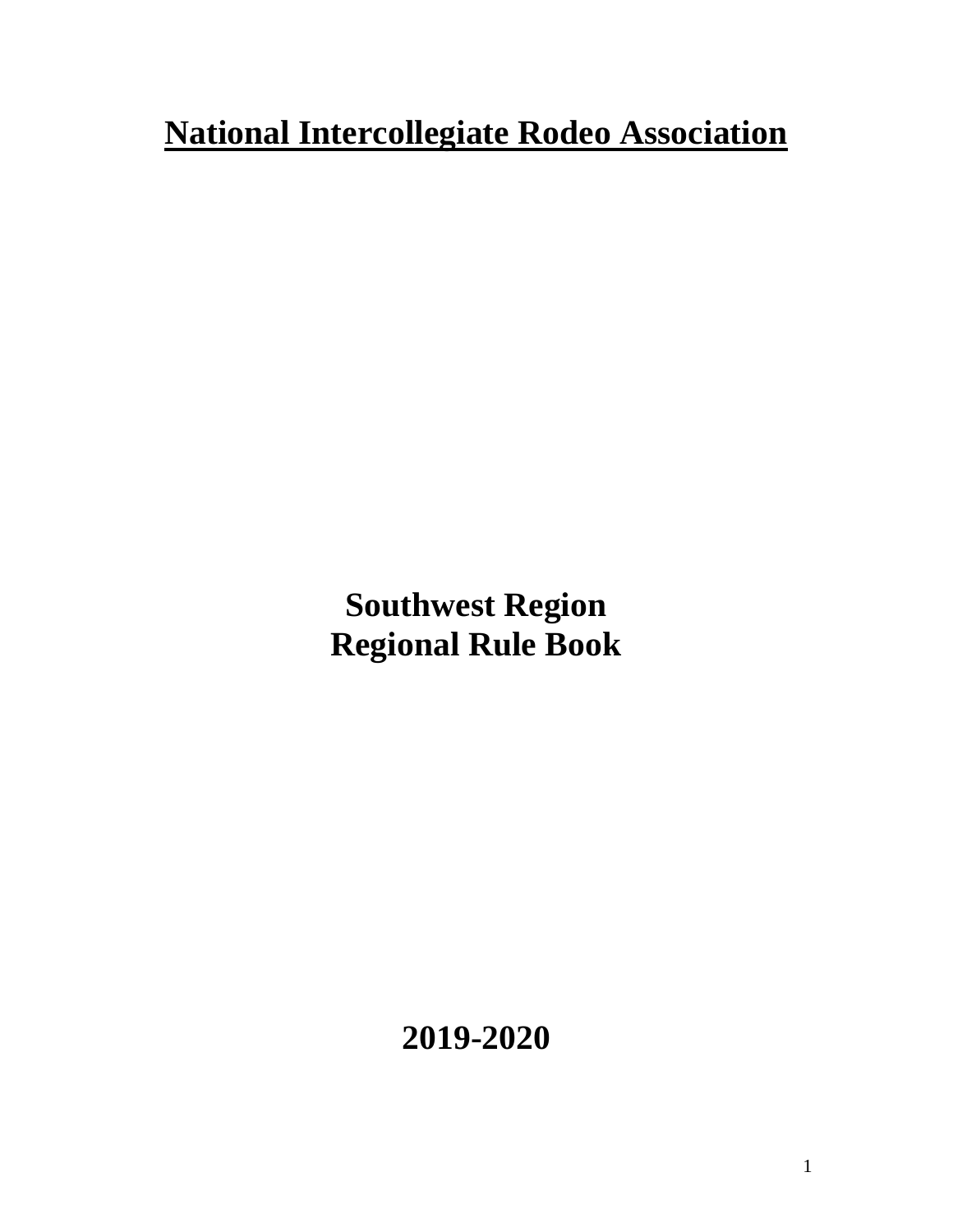## **Constitution**

**Article 1 Regional Governing Board**

## **A. Composition**

- **1. The regional governing board (RGB) shall consist of:**
	- **a. Regional Student Director**
	- **b. Regional Faculty Director**
	- **c. Faculty advisor/coach of each member college/university within the region;**
	- **d. Two student representatives, one male and one female, from each member college/university within the region; and**
	- **e. Elected event directors.**
- **B. Powers and Jurisdiction**
	- **1. The regional governing board shall have the supervision over the business and affairs of the region in compliance with the Constitution and by-laws of the National Intercollegiate Rodeo Association (NIRA).**
	- **2. The regional governing board may bring matters of controversial mature before the NIRA National Executive Committee through elected or appointed representatives.**
- **C. Votes**
	- **1. Each member college/university shall have two votes, one to be cast by the faculty advisor/coach and one vote to be cast by the two student representatives from each member college/university.**
	- **2. The Regional Faculty Director will vote only as a faculty advisor/coach.**
	- **3. The Regional Student Director will vote only when serving as one of the student representatives from a member college/ university.**
	- **4. Regional Event Directors will have voting power within the region.**
- **D. Election Process**
	- **1. In the election process, students should vote for student directors and faculty shall vote for faculty directors.**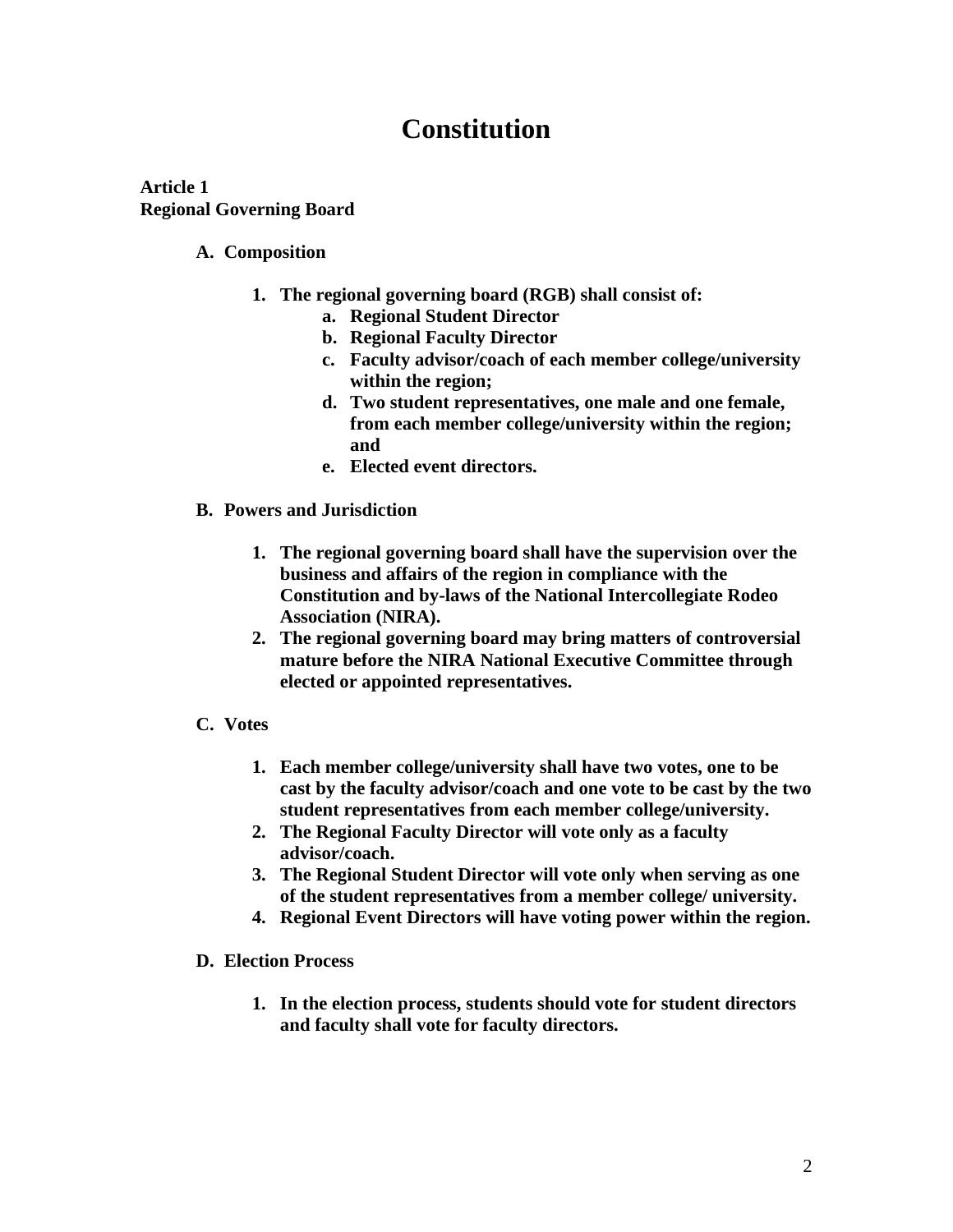## **E. Quorum**

- **1. A quorum of the regional governing board shall be fifty-one percent of the NIRA member schools within the region**
- **2. A quorum must be present in order to conduct official regional business.**

## **F. Appointments**

**1. Member institutions must submit RGB representative names at the beginning of each fall semester a minimum of seven days prior to the entry deadline of the first scheduled rodeo within a region. A roster indication the RGB membership will be compiled and made public.**

## **Article II Rule/Policy Changes**

## **A. Submission**

**1. Any proposed rule/policy must be submitted to the RGB by April 1 st to be considered for implementation the following school year.**

## **B. Process**

- **1. The regional governing board shall meet at the last rodeo of the spring semester to act on the rule/policy changes.**
- **2. Any rule/policy addition, deletion or change requires a two-thirds vote of the votes present.**

## **Bylaws**

**Section 1 Sanctioning/Sponsoring a Rodeo** 

- **A. Deadlines for submission of rodeo dates by regional rodeos is as follows:**
	- **1. All Fall rodeo dates will be set at the first Spring rodeo.**
	- **2. All Spring rodeo dates will be set at the first Fall rodeo.**
- **B. Each member school must sponsor or co-sponsor a rodeo each year.**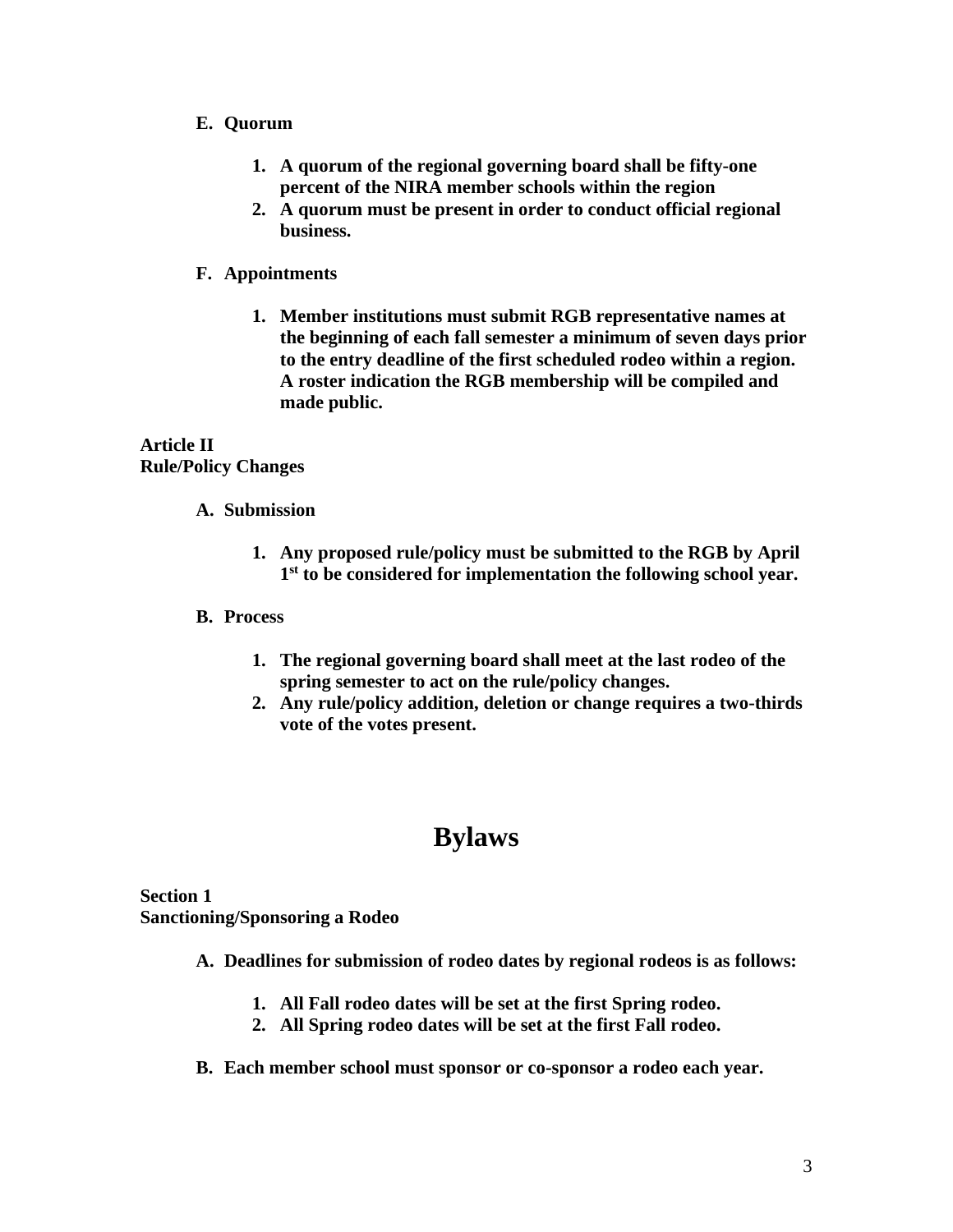**C. Any school sponsoring (not co-sponsoring) an NIRA rodeo for more than five years shall have first rights to the dates on which the rodeo has been produced in previous years. All sponsoring schools will be grandfathered in on the passage of this rule.**

**D. No rodeo can be scheduled on a college/university's semester finals without the permission from that college/university.**

## **Section 2 Ground Money**

**A. No ground money will be paid at a regional rodeo.**

**Section 3 Entry Fee**

> **A. Entry fee schedule will be \$60 per event regardless of the number of gorounds.**

**Section 4 Office Charge**

- **A. A \$20 office charge per contestant for each rodeo will be assessed.**
	- **1. The sponsoring school will receive \$8 per office charge.**
	- **2. The Regional Secretary will receive \$7 per office charge.**
	- **3. The Awards & Computer fund account will receive \$4 per office charge.**
	- **4. The Faculty Director will receive will receive \$1 per office charge. Faculty Director will pay Student Director out of this \$1 office charge.**

**Section 5**

**Failure to pay fees and/or fines**

- **A. Contestants will be placed on the regional infraction list and not allowed to compete until all of their entry fees and fines have been paid. Infractions acquired during a rodeo will be carried over and paid at the next rodeo.**
- **B. Contestants who fail to meet a financial obligation of the region will be automatically drawn out of the following rodeo by their rodeo coach/advisor.**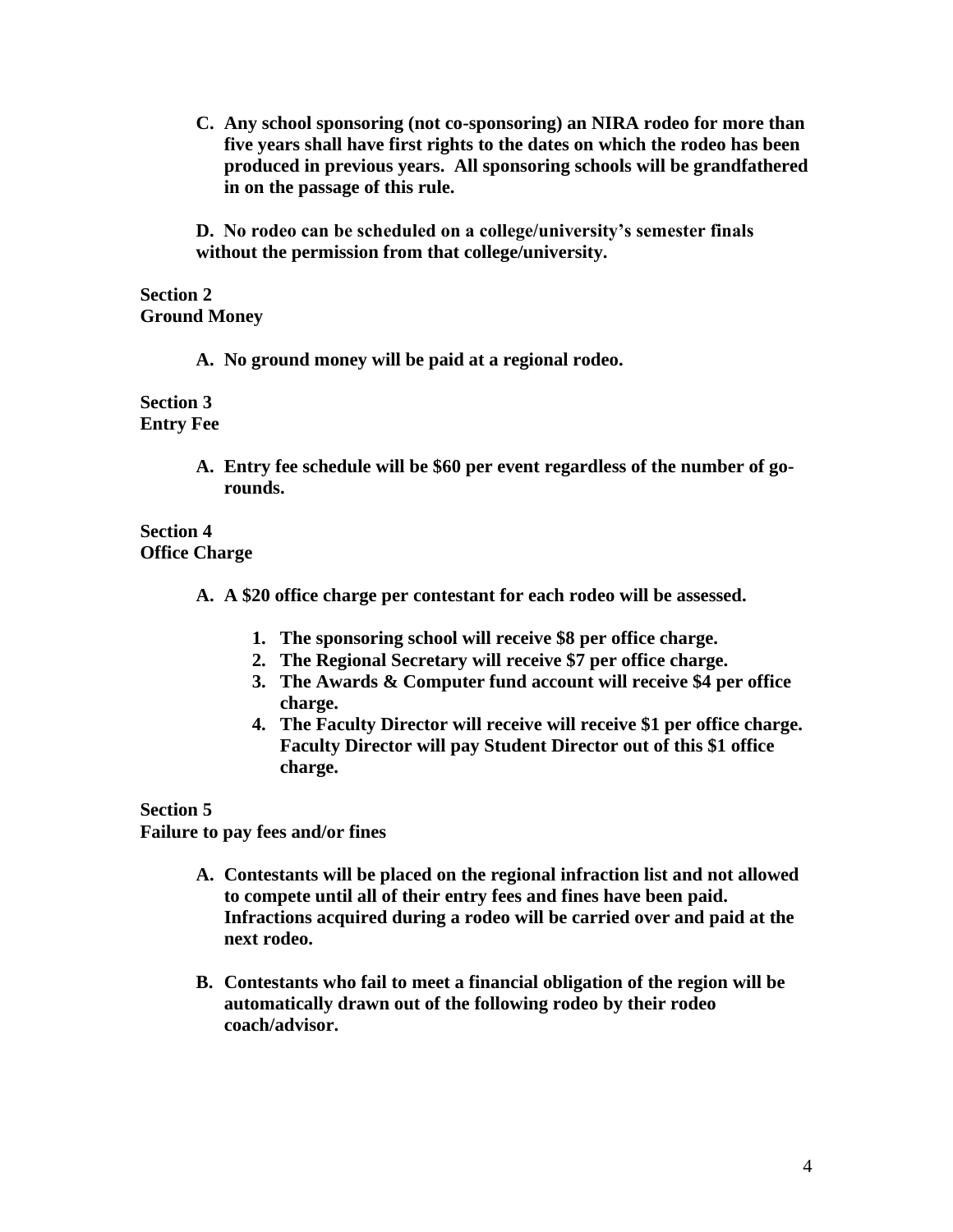**C. In the event that a student athlete fails to meet any financial obligation for entry fees for a regional rodeo, it shall be the responsibility for the member institution for which that student competes.**

### **Section 6**

**Question of Judges Ruling**

**A. The Regional Event Directors shall have the authority to question a judges ruling on behalf of a contestant immediately following the event in question.**

**Section 7**

**Short Go-Round Clarifications**

- **A. Stock selection. Regional Event Directors and stock contractors shall select the stock for the short go-rounds.**
- **B. Contestant selection. The top ten contestants from the long go-round will advance to a short go-round performance.**
	- **1. Rough stock events. In case of a tie for the tenth place position, no more than twelve individuals will compete in the short go-round performance.**
	- **2. Timed events. In case of a tie for the tenth place position, no more than fifteen individuals will compete in the short go-round performance.**

**Section 8 Doctor's Release**

> **A. Only one doctor's release per semester can be used. This would be at the discretion of the Regional Student Director, Regional Faculty Director, and Event Director of the events involved.**

> **B. A contestant who has doctor released shall not be eligible to participate or compete in that event in another rodeo for five days after the performance the release was submitted for. (Amended June 2001 by NIRA Board of Directors)**

**Section 9**

**Regional Student Director Stipend**

**A. The region will pay \$105, per rodeo, to the Regional Student Director to defray expenses to each of the regional rodeos he/she attends. This will be paid out of the \$1 office charge paid to the Faculty Director.**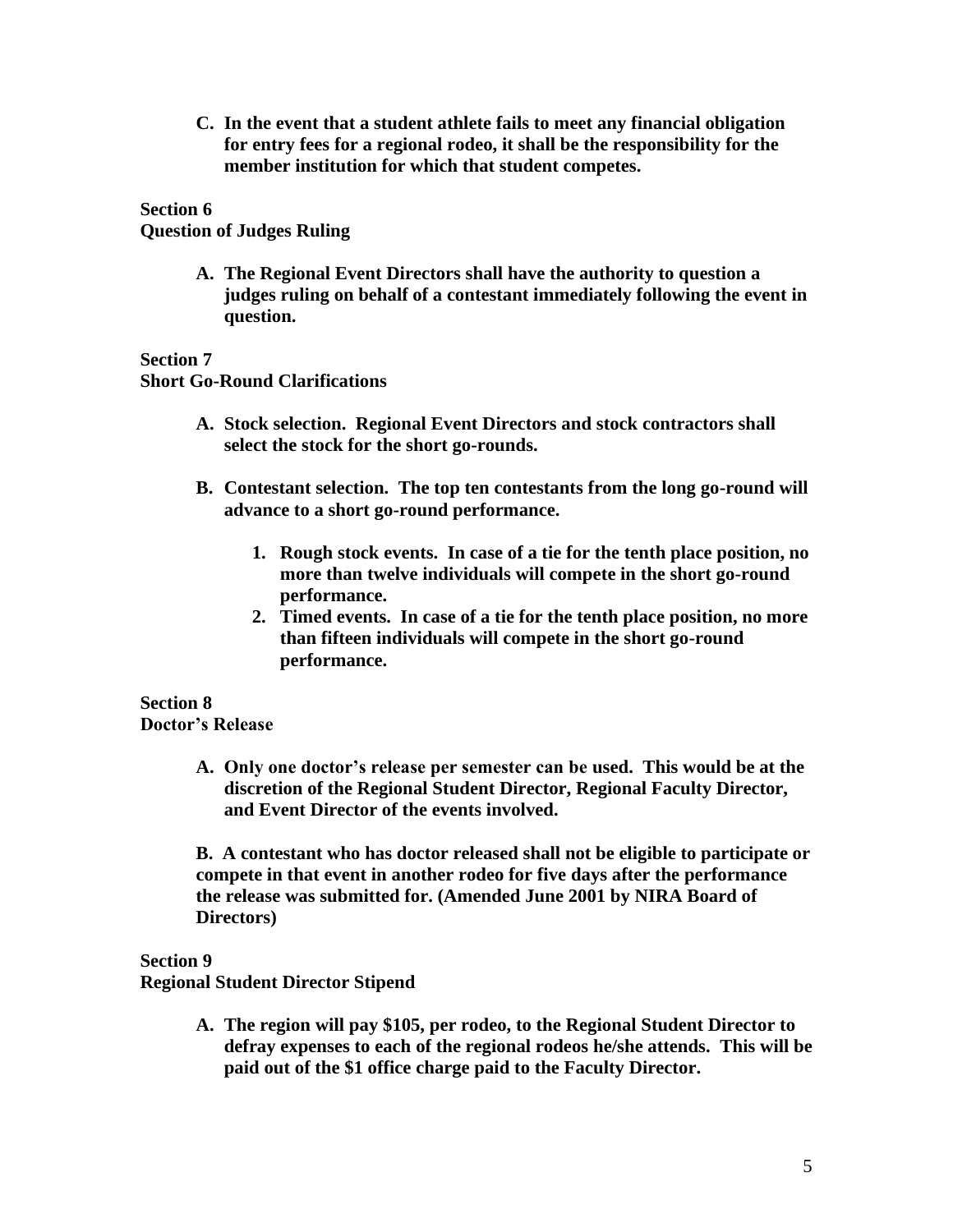## **Section 10 Definition of Assistant or Helper**

- **A. Only contestants entered in the rodeo may assist contestants during their events. This includes pushing timed event cattle, pulling bull ropes, bareback riggings, and saddle bronc saddles.**
- **B. Coaches will be allowed to pull bull ropes, bareback riggings, and saddle bronc saddles, and assist in the roping box, but should not be allowed to push timed event cattle.**

## **Section 11 Time Keepers**

- **A. A school sponsoring a rodeo shall furnish two qualified time keepers for the rodeo.**
- **B. One time keeper shall record times and furnish them to the Regional Secretary.**

## **Section 12 Event Directors**

- **A. Elections. Event directors shall be elected at the last rodeo of the year to serve the upcoming year.**
- **B. Eligibility to serve. Anyone running for an event directorship shall have a minimum of one year of eligibility remaining.**
	- **1. Students who run out of eligibility during the election year will not have a vote.**
	- **2. An election will be held at the first rodeo of the fall to fill any vacancies created by an elected director failing to return to school or being unable to serve because of eligibility.**
	- **3. In such cases, a director will be appointed by the Regional Faculty Director and Regional Student Director to serve at the first rodeo.**
	- **4. When elected students will have their entry fees paid in the event they are the director of. \$60 only! Event directors must pay office charge.**
	- **5. Must raise \$400 per year for awards fund.**

**Section 13 Timed Events**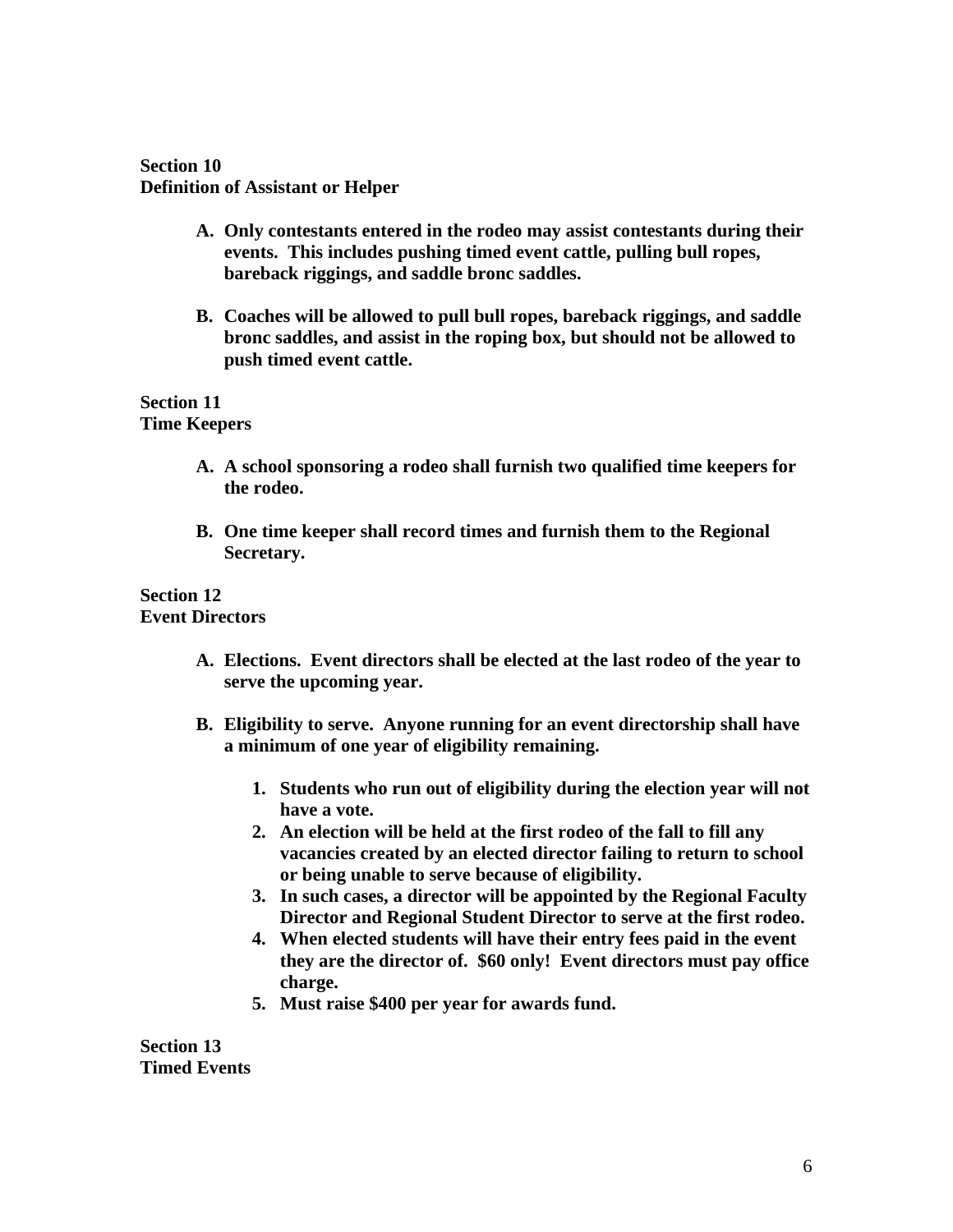- **A. Breakaway Roping. The string used for the breakaway roping will be provided by the region and issued to the contestants at each rodeo by the Breakaway Roping Event Director. A flag must be tied at the end of the rope.**
- **B. Stock Utilization. No stock will be competed on more than three times in a day.**
- **C. Identification of Cattle. All timed event cattle must be ear tagged or fire branded. No sale barn tags or chalk numbers to be used for identification of cattle.**
- **D. Hazing of Stock. Hazing of stock during any timed event will result in a \$50 fine.**
- **E. Circling of Horses. When contestants are required to enter from the front of the box no circling of horses will be allowed. Contestants must ride straight into the box. No one will be allowed to run their horse down the arena to warm them up (Exception: arenas when contestants enter from the far end and must ride the length of the arena to roping box) Failure to comply with this rule will result in a \$25 fine.**
- **F. Thrown Loops by Heeler in Team Roping. A heeler is not allowed to throw his/her loop after the header has missed the steer, except in the case of a short-go round where the team is switching ends in the middle of a run and three loops are allowed. A \$25 fine will be imposed for each extra loop thrown.**
- **G. Barrel Racing Ground Preparation. The drag will be after ten contestants, unless otherwise approved in the ground rules with consultation of the Region Barrel Racing Event Director. When there is thirty or more consecutive barrel racing runs scheduled for competition in a given performance or slack, the barrel racing drag for the entire rodeo will be after five paid runs.**
- **H. Competitors in timed events may not run an animal, i.e. such as an extra, before they have completed their run in the long round. Contestants who do so will be disqualified from the rodeo in question.**

## **Section 14**

## **Travel Team Designation**

**A. The Rodeo Coach/Advisor from each member institution shall submit to the Regional Secretary his/her traveling team designations a minimum of 48 hours prior to the first scheduled contesting time of said rodeo. Once a travel team designation has been made, that team will be the schools**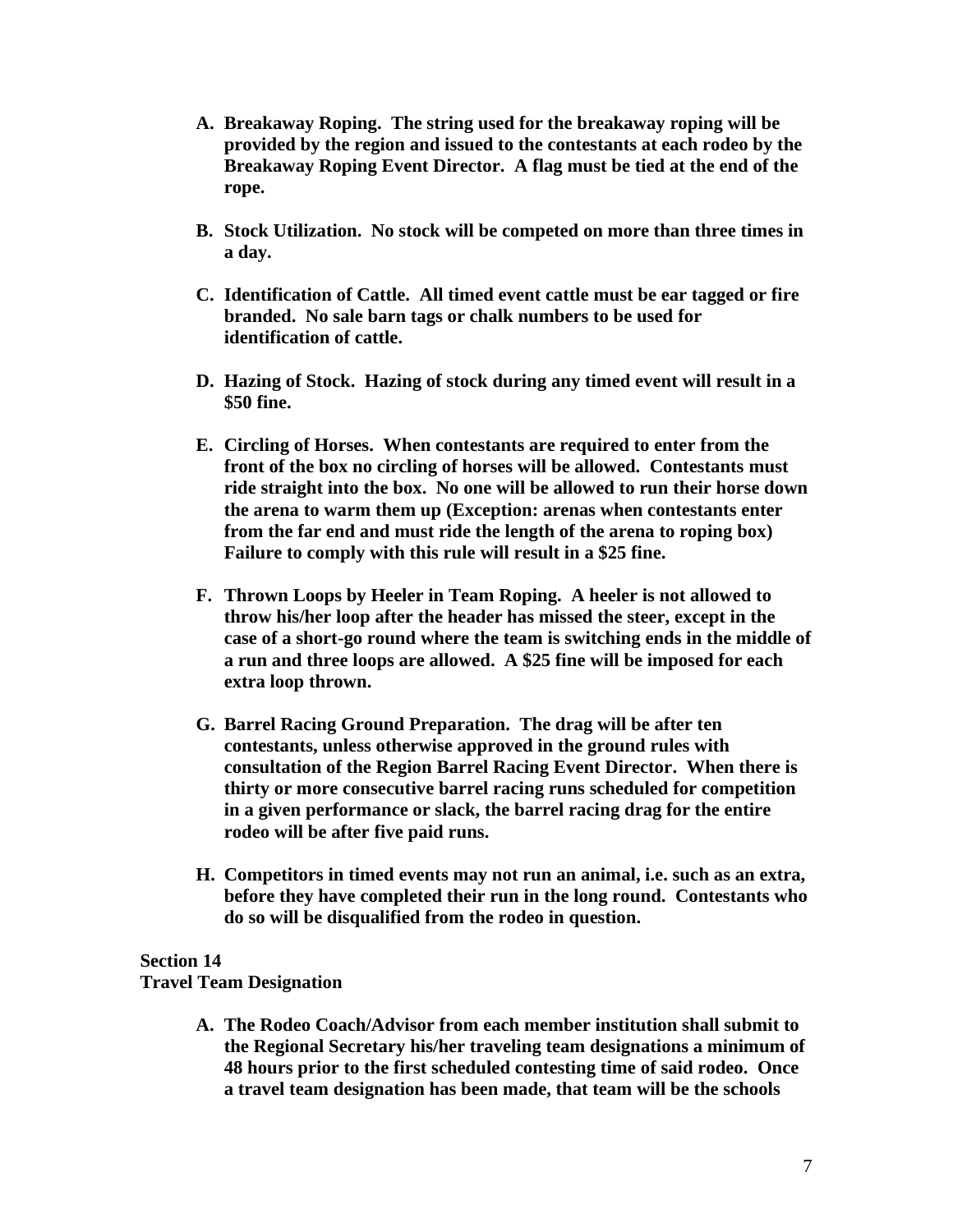**designated team until a change is made. Changes must be made before the rough stock draw for the rodeo in question.**

**Section 15 Grand Entry**

> **A. No riding double in the grand entry. No leading of another horse in the grand entry. A \$25 fine will be assessed on a contestant for violation of a rule listed in this section.**

**Section 16 Trades**

> **A. All parties involved in a trade must be notified and approve of said trade by the person making the trade. Only contestants may administer a trade. Coaches/Advisors can not administer a trade. Violation of trade policies will result in a \$150 fine assessed to each student involved in a trade infraction.**

**Section 17 Rough Stock Events**

> **A. No rough stock events will have scheduled competition in the long goround on the day of the scheduled short go-round performance at any regional rodeo.**

**Section 18 Visible Injury**

> **A. A contestant may get a judge at a rodeo to provide him/her with a visible injury release, but the contestant's entry fees must still be paid. No turn out fine will apply with a three hour notification.**

**Section 19**

**Region Infraction System**

**A. Anytime an infraction is levied, an infraction form must be completed detailing the nature and reason of the infraction, dated, and signed by the person administering the infraction. Contestant will be presented infraction form before infraction is to be paid (exception: turn outs, late entry fees).**

**Section 20**

**Stock**

**A. Schools are allowed to use their own stock at their rodeos.**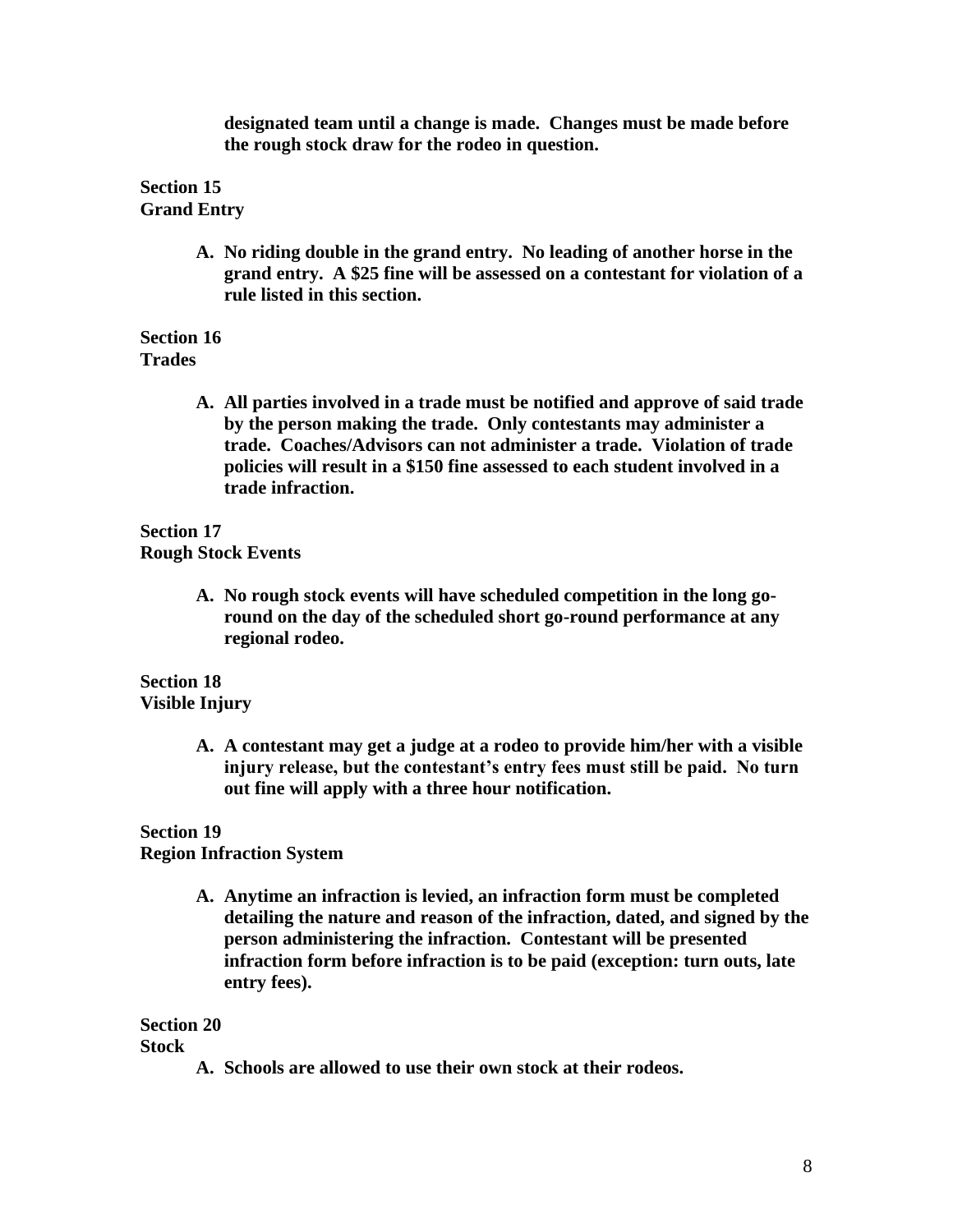## **Infraction Chart**

#### **Animal Abuse**

**Any activity deemed as abusive to an animal in or out of the rodeo arena. \$250 progressive infraction and disqualification (NIRA)**

#### **Bareback Riding**

**Hanging up in the bareback riding or failing to remove hand in a timely manner. \$100 infraction (NIRA)**

#### **Barrel Racing**

**Circling of Horse. Disqualification (NIRA). \$25 Infraction (SW Region)**

**Veterinarian/Doctor Release. \$10 infraction (NIRA)**

**Unnecessary roughness to horse during competition. \$100 infraction (NIRA)**

*Running out of competition order. \$125 infraction (NIRA)(change fine)*

**Working horse on markers. \$125 infraction (NIRA)**

**Failure to remove barrels (during practice, if allowed) \$25 infraction (NIRA)**

**Lost hat during competition. \$10 (NIRA)**

#### **Tie Down Roping**

**Unintentional dragging of calf. \$25 progressive infraction (NIRA)**

**Intentional dragging of calf. \$125 progressive infraction (NIRA)**

#### **Dress Code**

**Failure to wear school vest. Includes competing, pushing of timed event cattle, hazing in the steer wrestling, pulling of bull ropes, assisting bareback and saddle bronc riders. \$25 infraction (NIRA)**

**Improper identification on vest. School must appear on the front and back of all vests used. \$25 infraction (NIRA)**

**Use of tape on vest for lettering. \$25 infraction (NIRA)**

**Advertising on person, tack, horse, or clothing in the rodeo arena for any sponsor other than current NIRA national sponsor or those approved by the NIRA National Office through the NIRA Sponsorship Patch Program. \$50 infraction (NIRA)**